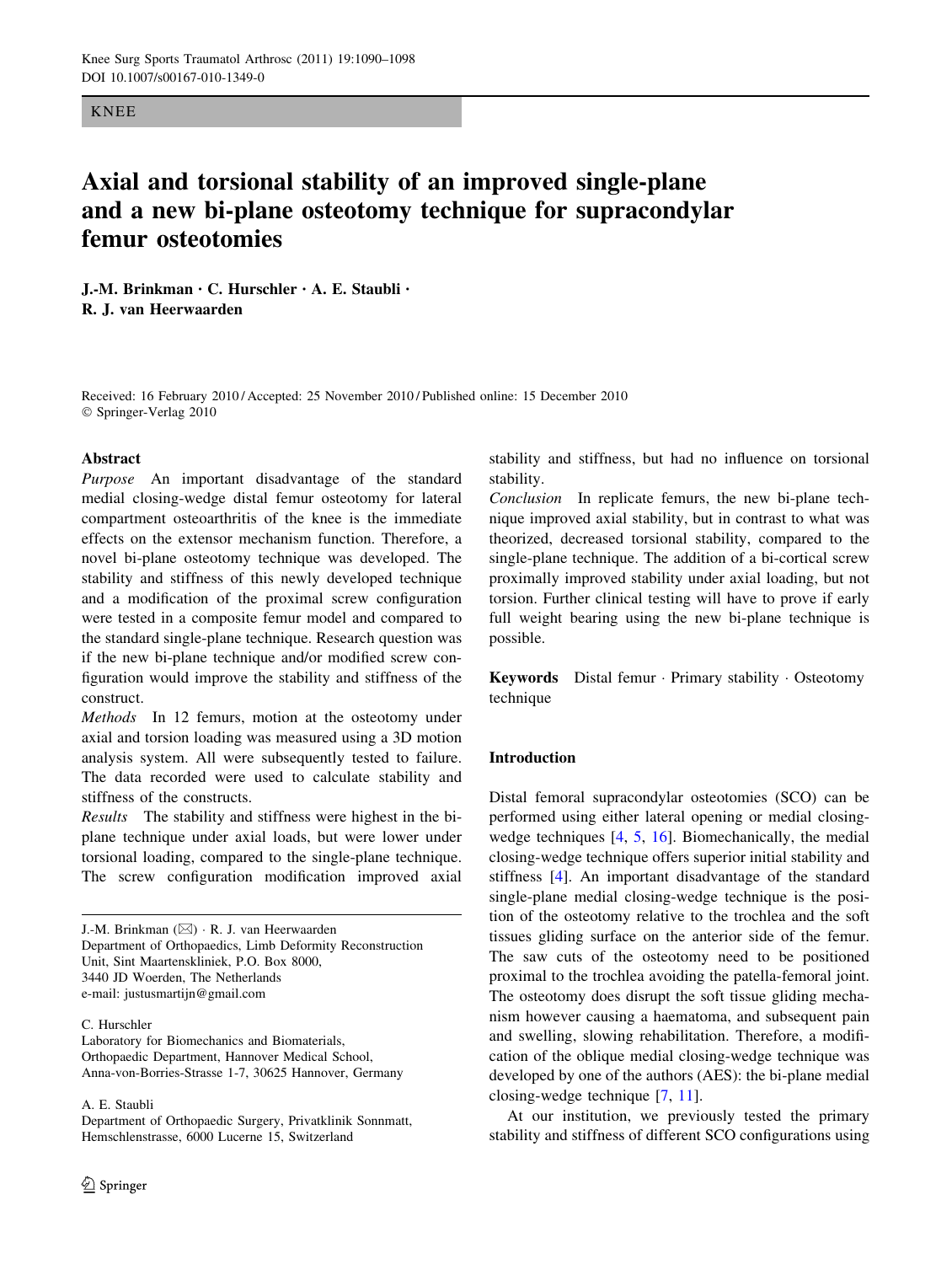axial and torsional cyclical loading, in a composite biomechanical femur model, avoiding the availability problems and inter-specimen variability associated with cadaver specimens  $[4]$ . The structural equivalence of these composite femurs with human bones has been validated  $[13, 19]$ .

Compared to the single-plane technique, in the bi-plane technique, the two saw cuts for the closing wedge are made only in the posterior 3/4 of the femur after which an ascending oblique saw cut is performed on the anterior surface of the femur, completing the osteotomy (Fig. 1). The ascending saw cut enables a more distal positioning of the closing-wedge saw cuts; the soft tissue gliding mechanism is not disrupted as the anterior ascending bone cut ends more proximal on the anterior cortex, avoiding the patella-femoral compartment (Fig. 1). Furthermore, the ascending saw cut increases the corticospongious contact area, which should in theory further enhance stability, especially under torsion loads, and promote bone healing. A bi-cortical proximal screw was added, instead of the four uni-cortical screws used previously, as a potential way to further enhance the stability of the construct (Fig. 1). The use of the extra bi-cortical screw was adopted from high tibial osteotomies (HTO) fixated with Tomofix, in which the authors use one bi-cortical and 3 uni-cortical screws distal to the osteotomy  $[2]$ .

The purpose of this study is to test these two modifications of the standard SCO technique with angle stable medial distal femur plate (MDF) fixation. In the current study, using the same femur model, loading protocols and measuring technique [4], we set out to test: (1) the stability and stiffness of the newly developed bi-plane technique, (2) the influence on stability and stiffness of the modified screw configuration and (3) compare results to those from the previous biomechanical study.

## **Materials and methods**

The same test set-up and loading protocols as described in detail in a previous similar biomechanical SCO study were used  $[4]$ . In the present study, twelve short-glassfibre-reinforced (SGFR) third-generation composite replicate femurs (Sawbones Europe AB, Malmö, Sweden) were used in two configurations: (1) MDF SP: singleplane oblique medial closing-wedge SCO fixated with a medial angle stable implant (Tomofix, Synthes, Bettlach, Swiss) and (2) MDF BP: bi-plane oblique medial closingwedge SCO (Fig. 1). Six femurs were available for each configuration, all femurs were subjected to axial and torsion loads and all were subsequently tested to failure  $(Table 1).$ 



Fig. 1 a-e Intra-operative view, a soft tissues on the anterior side of the femur, **b** standard wedge has been removed in posterior threefourth, thin saw blade is introduced for ascending saw cut, c anterior saw cut, **d** osteotomy has been closed; the soft tissues are still intact, e per-operative lateral image intensifier view of the osteotomy. f and g schematic view of the bi-plane osteotomy, f before closure, g with the MDF plate in place, note the bi-cortical proximal screw (Figure 1 is reprinted from [11], with permission of AO publishing, Dübendorf, Swiss)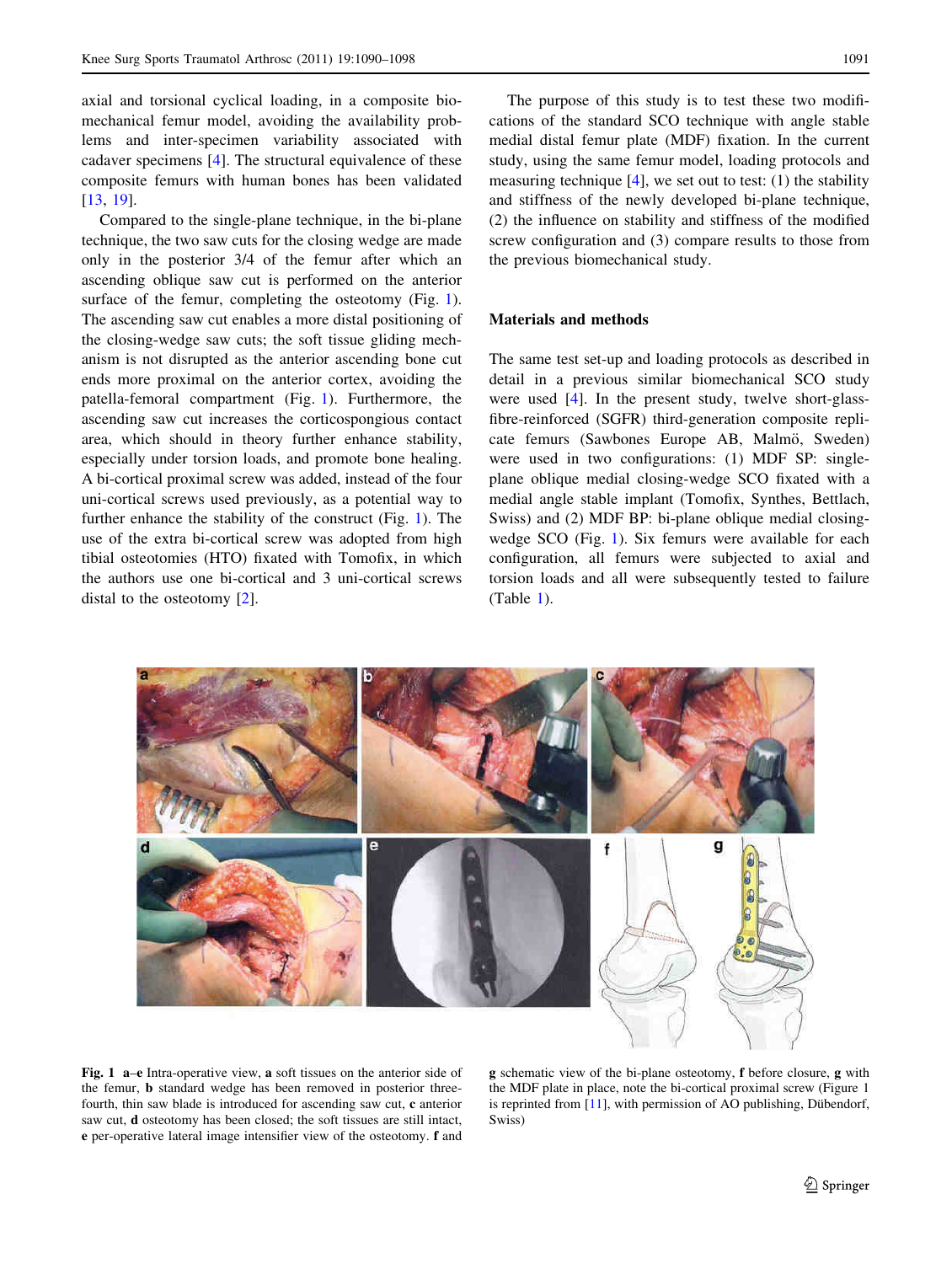| Total   | OT type | No | No runs<br>Axial loading     | No cycles | Axial preload (N)   | Loading    | Torsional preload (Nm) | Loading    |
|---------|---------|----|------------------------------|-----------|---------------------|------------|------------------------|------------|
| Axial   |         |    |                              |           |                     |            |                        |            |
| 12      | MDF SP  | 6  |                              | 100       | 10                  | 150 N      |                        |            |
|         | MDF BP  | 6  | 2                            | 100       | 10                  | 800 N      | -                      |            |
|         |         |    | 3                            | 1         | -                   | To failure |                        |            |
| Total   | OT type | No | No runs<br>Torsional loading | No cycles | Axial preload $(N)$ | Loading    | Torsional preload (Nm) | Loading    |
| Torsion |         |    |                              |           |                     |            |                        |            |
| 12      | MDF SP  | 6  |                              | 100       | -                   | -          | 0.5                    | 5 Nm       |
|         | MDF BP  | 6  | 2                            | 100       | 150                 |            | 0.5                    | 5 Nm       |
|         |         |    | 3                            | 100       | 800                 | -          | 0.5                    | 5 Nm       |
|         |         |    | 4                            | 1         | -                   |            |                        | To failure |

Table 1 Overview of the configurations and test protocol

An overview of the number of femurs, test runs in axial and torsional loading, number of cycles and loading protocols that were used to test the two osteotomy (OT) types (MDF SP single-plane, MDF BP bi-plane) is shown

#### Experimental set-up

The osteotomies were performed and plates implanted according to the standard surgical procedure for each implant as provided by the manufacturer  $[11]$ . Distally, 4 bi-cortical screws were used for fixation. Proximally, 3 unicortical screws and 1 bi-cortical screw were used. A wedge of 10 degrees (°) was removed with the distal saw cut directed 20° oblique to the distal femur condylar line.

All composite femurs were aligned in a standardized way using an alignment jig and a femur saw guide (Balansys®, Mathys Medical, Bettlach, Swiss), which provided a reproducible osteotomy position, osteotomy direction and wedge size. The bone deformation needed for the closing of the wedge and the implant fixation was possible without producing a fracture in the lateral bone bridge. The femur head and trochanter and the distal femur end were thereafter embedded in a polyurethane-based cold-curing resin (Ureol FC 53, Vantico GmbH, Wehr, Germany) in a specially constructed fixture; the fixture allowed for mounting of the femur in a materials testing machine (MTS Mini Bionix, MTS Systems Corporation, Eden Prairie, MN, USA). The fixture was designed in such a way that a mechanical femur loading axis of  $2^{\circ}$  was created [14, 15].

#### Measuring system

The principles of rigid body motion were used to measure (micro) motion across the SCO. Reference point pairs, relative to which motion was measured, were defined on the replicate femur; two points across the midpoint of the intact lateral cortical bridge, two points midway across the osteotomy and two points just posterior of the plate on the medial side of the femur; a digital ruler was used to reproducibly determine the position of the point pairs. Motion across the osteotomy was measured using the same ultrasound 3D motion analysis system as in our previous biomechanical study (CMS20S, Zebris Medizintechnik, GmbH, Isny, Germany) [4]. The accuracy of the system as reported by the manufacturer is 0.01 mm (Zebris Medizintechnik, GmbH, Isny, Germany). The sensor and emitter markers were rigidly fixed to the femur using bone cement (Palacos, Biomet, Inc, Warsaw, Indiana, USA), at the same position on each femur (Fig. 2). After mounting of the femur in the MTS with the microphone template attached, a coordinate system was defined based on landmarks on the distal femur using a calibrated pointer device.

# Loading protocol

The replicate femurs were subjected to axial and torsional loading protocols designed to simulate physiological loading, with all femurs subjected to axial loading and torsional loading (Table 1). After an axial preload of 10 N was achieved, the femurs were tested during 100 cycles for each load (150 N and 800 N) at a rate of 0.5 Hz. Six femurs (3 for each configuration) were subsequently tested to axial failure under displacement control at a rate of 0.1 mm per second. Failure was defined by a drop of actuator loading, because of failure of the bone, boneimplant construct or of the implant itself.

Each femur was subjected to 100 cycles of 5Nm torque at a rate of 0.25 Hz; the first run was done without an axial preload; thereafter, two runs using 150 and 800 N axial preloads, respectively, were performed. After completion of all three runs, six femurs (3 per configuration) were tested to torsional failure under displacement control at a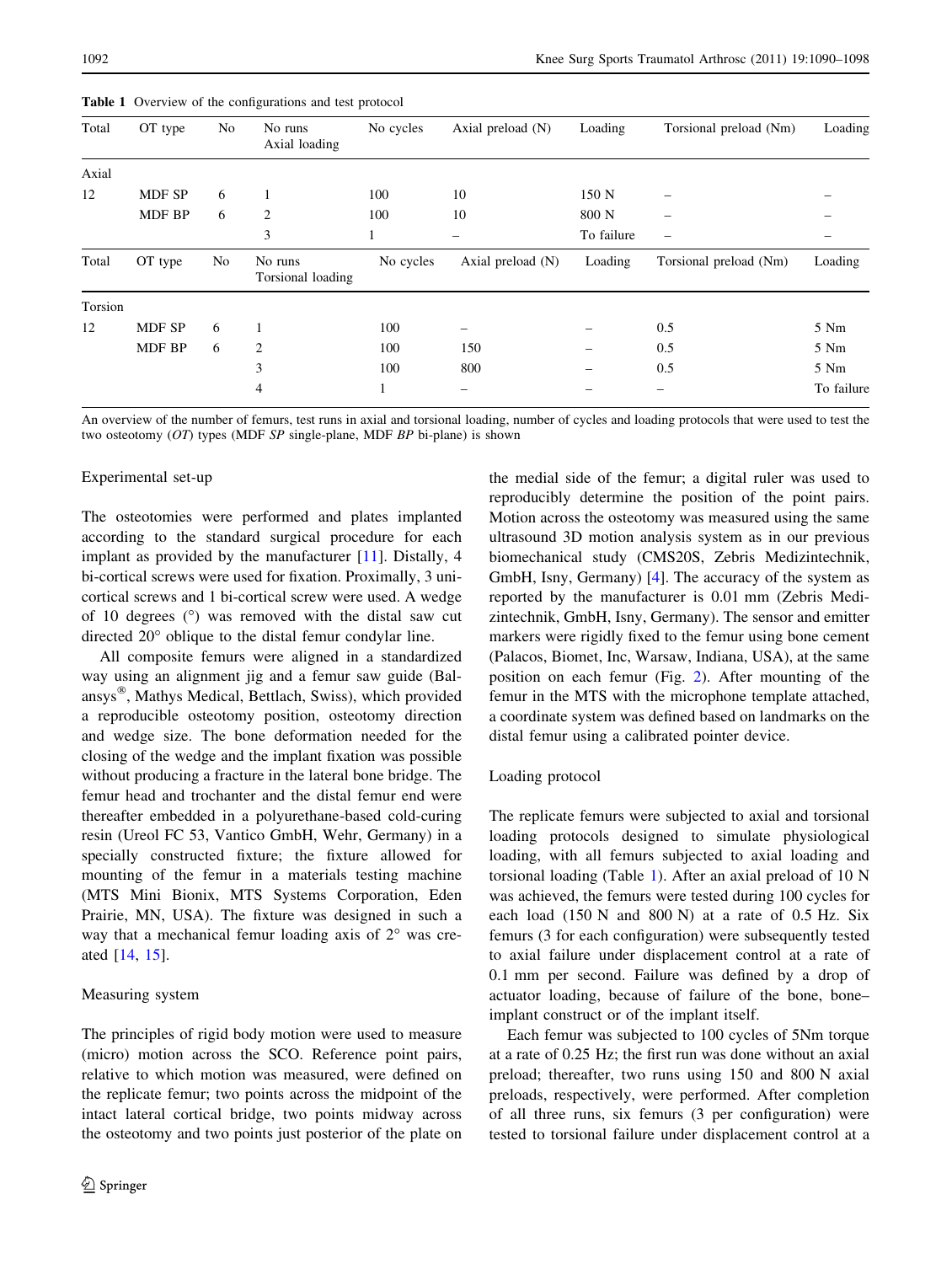Fig. 2 Left Test set-up: The replicate femur is loaded in the MTS. Right Close-up of the measuring system; microphone  $(1)$  and speaker  $(2)$  templates are rigidly fixed to the replicate femur close to the osteotomy



rate of 0.25° per second. Criteria for failure were the same as used for the axial loading failure tests.

#### Statistical analysis

The displacement data recorded using the 3D measuring system were computed using a custom-made program in Mathematica (Version 5.0, Wolfram research, Inc, Champaign, IL, USA). Displacement at the SCO was calculated using the change in the (absolute) distance between the measuring points per loading cycle. The amount of motion that occurs at the SCO was defined as the difference between the maximum increase and maximum decrease in the distance between measuring points determined for each cycle and per measuring point. A greater mean difference calculated over 100 cycles and three measuring points indicates more motion allowed by the bone-implant construct. Stability was defined as the amount of motion allowed by the construct in the axial and torsion tests.

The axial stiffness of the construct was calculated by plotting displacement at the SCO during the failure test, defined as the average amount of movement on the Z-axis of the three previously defined point pairs, against the force data. Stiffness of the bone-implant construct was defined as the slope of the linear portion of the force-osteotomy deformation curve (i.e., the force required per mm of displacement). Similarly, stiffness in torsion was calculated by plotting the rotation around the Z-axis over time against the moment (Nm) applied by the MTS and defined as Nm required for one degree of rotation.

Results of both techniques were compared to the motion data from our previous biomechanical SCO study; the data from the single-plane oblique medial closingwedge SCO fixated with the same angle stable implant (MDF) using the old screw configuration were used for comparison [4].

Statistical analysis was performed using SPSS statistical software (Version 17, SPSS, Inc., Chicago, IL, USA); the independent samples  $T$  test was used to measure statistical differences between configurations, and P values  $\langle 0.05$ were considered significant using a 95% confidence interval  $(Cl_{95})$ . The data collected in this study were not statistically compared to that from the previous study because the measurements were performed at different study periods.

# **Results**

Axial and torsion test results are displayed in the tables and figures; for comparison purposes, the results from the single-plane, medial closing-wedge OT, with 4 uni-cortical screws proximally (MDF) from the previous SCO study, are also displayed.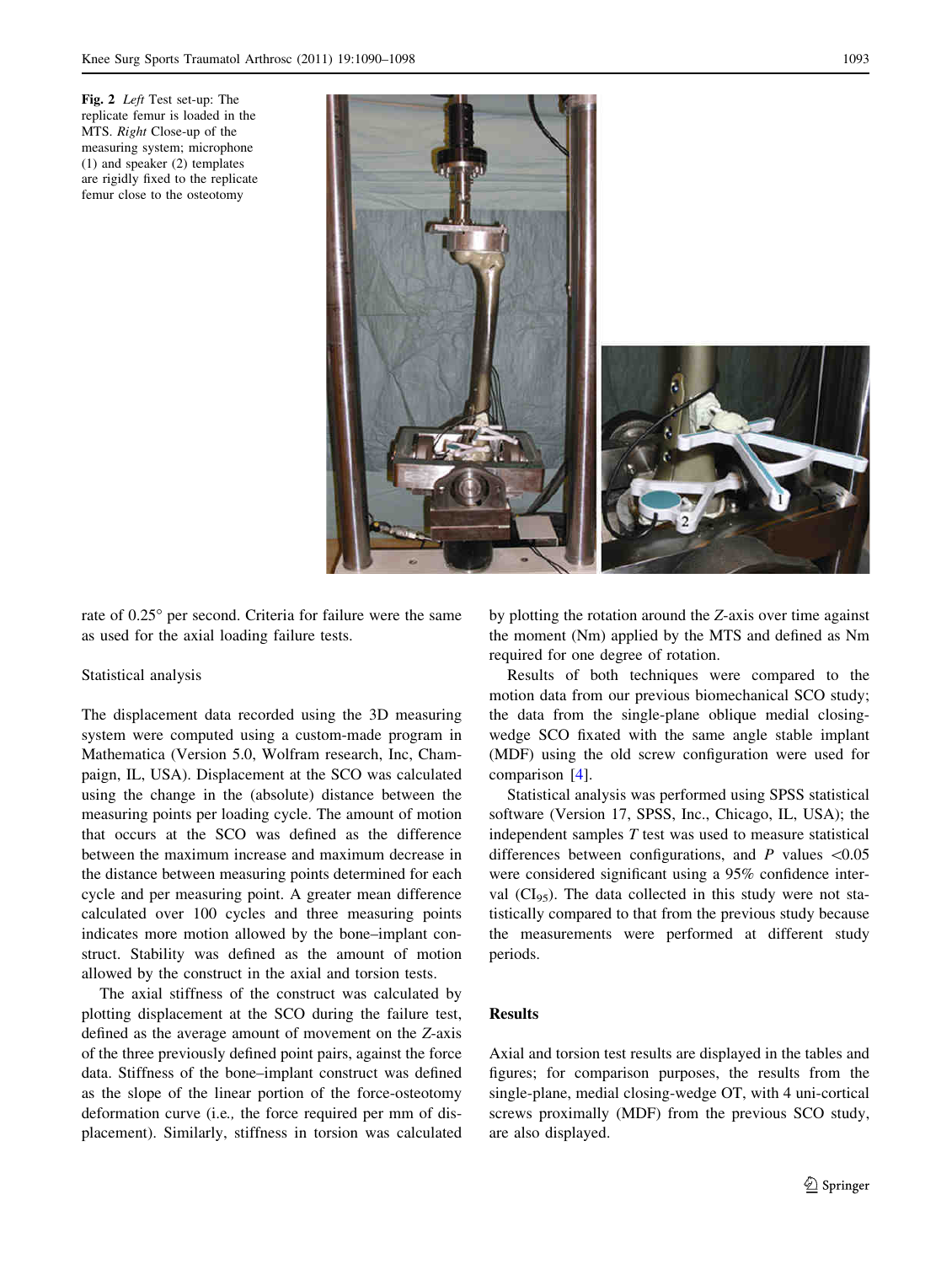| <b>Table 2</b> Axial and torsion test results |  |  |  |
|-----------------------------------------------|--|--|--|
|                                               |  |  |  |

| OT type       | Axial<br>load $(N)$ | Torsion<br>load (Nm) | Axial<br>preload $(N)$ | $N$ cycles<br>Mean $\pm$ SD |                   | 95% CI for mean |             | Min          | Max  | SE      |
|---------------|---------------------|----------------------|------------------------|-----------------------------|-------------------|-----------------|-------------|--------------|------|---------|
|               |                     |                      |                        |                             |                   | Lower bound     | Upper bound |              |      |         |
| MDF SP        | 150                 |                      |                        | 600                         | $0.054 \pm 0.025$ | 0.052           | 0.056       | 0.02         | 0.19 | 0.001   |
| <b>MDF BP</b> | 150                 |                      |                        | 600                         | $0.044 \pm 0.018$ | 0.043           | 0.046       | 0.016        | 0.14 | 0.0007  |
| <b>MDF</b>    | 150                 |                      |                        | 300                         | $0.07 \pm 0.043$  | 0.065           | 0.075       | $\mathbf{0}$ | 0.26 | 0.0025  |
| MDF SP        | 800                 |                      |                        | 600                         | $0.061 \pm 0.019$ | 0.059           | 0.062       | 0.03         | 0.22 | 0.0008  |
| MDF BP        | 800                 |                      |                        | 600                         | $0.056 \pm 0.017$ | 0.055           | 0.058       | 0.025        | 0.11 | 0.00071 |
| <b>MDF</b>    | 800                 |                      |                        | 300                         | $0.11 \pm 0.03$   | 0.1             | 0.11        | 0.037        | 0.18 | 0.0017  |
| MDF SP        |                     | 5                    | $\Omega$               | 600                         | $0.049 \pm 0.013$ | 0.048           | 0.05        | 0.018        | 0.12 | 0.0005  |
| <b>MDF BP</b> |                     | 5                    | $\Omega$               | 600                         | $0.069 \pm 0.016$ | 0.067           | 0.07        | 0.032        | 0.14 | 0.0006  |
| <b>MDF</b>    |                     | 5                    | $\Omega$               | 300                         | $0.053 \pm 0.017$ | 0.051           | 0.055       | 0.015        | 0.11 | 0.001   |
| MDF SP        |                     | 5                    | 150                    | 600                         | $0.05 \pm 0.015$  | 0.049           | 0.051       | 0.019        | 0.15 | 0.0006  |
| MDF BP        |                     | 5                    | 150                    | 600                         | $0.069 \pm 0.016$ | 0.067           | 0.070       | 0.03         | 0.14 | 0.0006  |
| <b>MDF</b>    |                     | 5                    | 150                    | 300                         | $0.045 \pm 0.018$ | 0.043           | 0.047       | 0.0057       | 0.1  | 0.0011  |
| MDF SP        |                     | 5                    | 800                    | 600                         | $0.049 \pm 0.012$ | 0.048           | 0.05        | 0.018        | 0.11 | 0.0005  |
| <b>MDF BP</b> |                     | 5                    | 800                    | 600                         | $0.07 \pm 0.016$  | 0.07            | 0.072       | 0.031        | 0.15 | 0.0007  |
| <b>MDF</b>    |                     | 5                    | 800                    | 300                         | $0.044 \pm 0.015$ | 0.042           | 0.045       | 0.014        | 0.13 | 0.0009  |

Results for the axial and torsion tests are shown; osteotomy type, axial load, total number of cycles and the mean displacement, including the standard deviation  $(SD)$ ,  $CI_{95}$  and Minimum and Maximum, are detailed

# Axial loading

No visible damage to bone, bone-implant construct or implant was found.

During each cycle of loading and unloading, a corresponding movement at the osteotomy was observed to occur. At 150 and 800 N, the MDF BP allowed less motion than the MDF SP, and the difference in motion was statistically significant ( $P < 0.005$ ) at both loading levels (Table 2; Fig. 3).

## Axial failure tests

All 6 failure tests resulted in a per-trochanteric femoral neck failure, i.e. failure occurred proximally to the osteotomy in the replicate femurs. No macroscopically observable failure at the bone-implant interface or of the implant itself was observed. No fractures of the opposing lateral cortex bone bridge were observed in both techniques. During the axial failure tests, the force time course of loading typically demonstrated increasing motion with increasing axial compression load with a sudden drop in load at failure. Calculated stiffness was highest in the MDF BP configuration, and the difference was statistically significant ( $P = 0.013$ ) (Table 3; Fig. 4).

#### Torsional loading

No visible damage to bone, bone–implant construct or implant was found.



Fig. 3 Results for both the 150 and 800 N axial compression tests; results for each test is displayed for each modality; displacement is displayed in millimetres (mm). The standard error of the mean is also shown (SEM)

In all tests, the MDF SP configuration allowed less motion; differences were statistically significant ( $P < 0.005$ ) in all tests (Table  $2$ ; Fig. 5).

## Torsional failure tests

In all six femurs, similar patterns of failure were observed, the opposing lateral cortex bone bridge fractured first, after which a fracture occurred at the screw-bone interface in all femurs. Calculated stiffness was greatest in the MDF SP configuration, the difference was not statistically significant (Table  $3$ ; Fig. 6).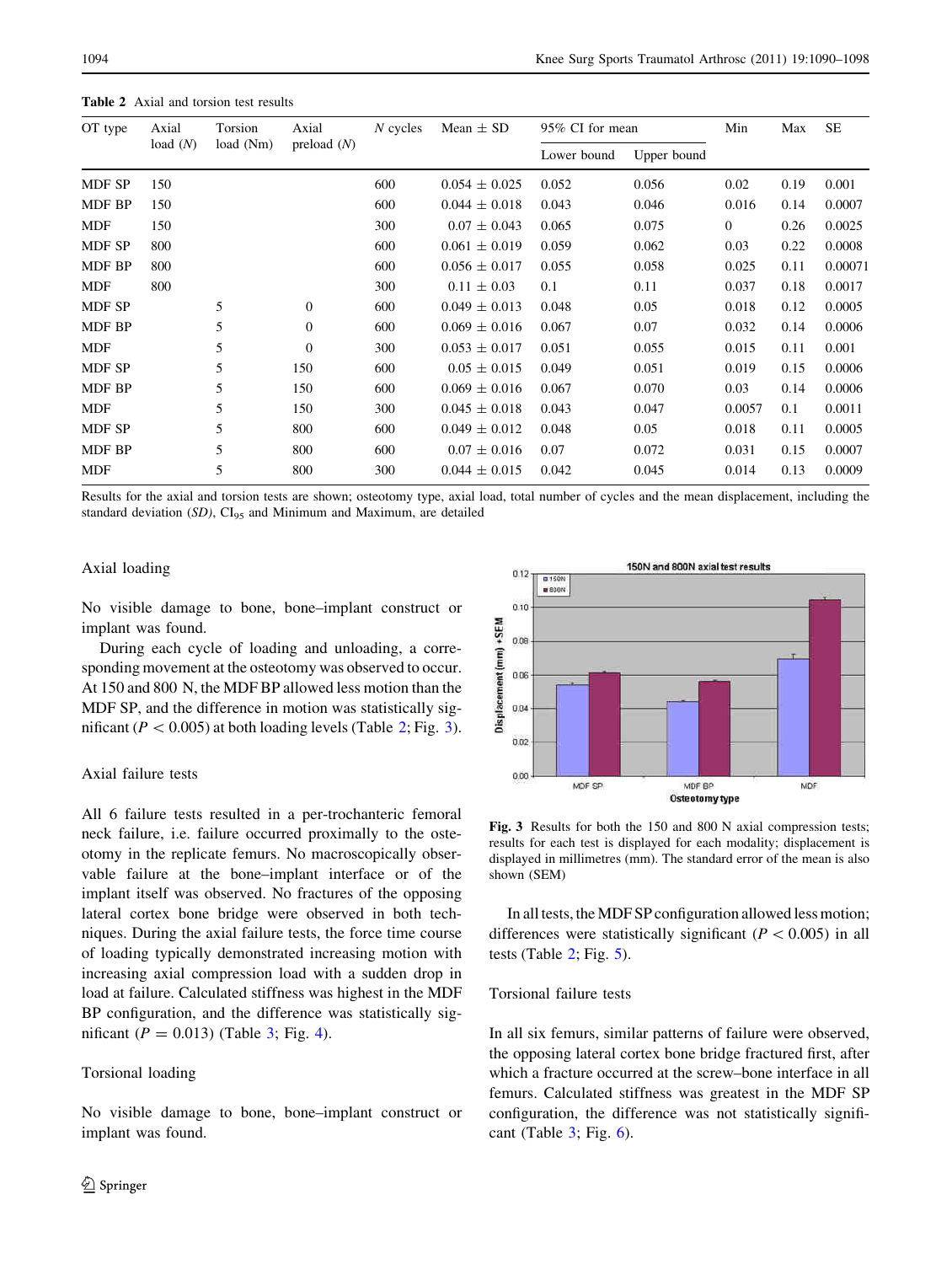| Osteotomy type | Axial stiffness |        |                 |        |        | Torsional stiffness |      |           |      |      |
|----------------|-----------------|--------|-----------------|--------|--------|---------------------|------|-----------|------|------|
|                | N               | Mean   | SD <sub>±</sub> | Min    | Max    | N                   | Mean | <b>SD</b> | Min  | Max  |
| MDF SP         |                 | 7.169  | 3,303           | 4.850  | 10.952 | 3                   | 44.4 | 10.4      | 26.4 | 35.8 |
| <b>MDF BP</b>  |                 | 19.363 | 3.746           | 17.164 | 23,690 | 3                   | 31.9 | 4.9       | 33.4 | 54.3 |
| <b>MDF</b>     |                 | 5.723  | 990             | 4.618  | 6.528  | 3                   | 28.4 | 3.2       | 26   | 32.1 |

**Table 3** Axial and torsion failure test results

Results for the axial and torsional failure tests are shown; the number of femurs (N), mean stiffness and minimum and maximum are detailed. Axial stiffness is in N/mm and torsional stiffness in Nm/°

MDF SP

Fig. 4 Results for the axial failure tests; stiffness is displayed in Nm per millimetre displacement on the Z-axis. The SEM is also shown



Fig. 5 Results for the torsional test runs; results for each test are displayed for each modality; rotation is displayed in degrees rotation. The SEM is also shown

One important difference was observed: in the MDF BP, the fracture at the lateral cortex started at the point where the anterior part of the bi-plane osteotomy ends at the intact lateral cortical hinge of the femur and ran into the lateral femur condyle; concurrently, the anterior portion of the biplane osteotomy fractured off (Fig. 7).

# **Discussion**

The most important finding in the present study is that the new bi-plane technique improved axial stability, but in contrast to what was theorized, had a decreased stability in torsion, compared to the single-plane technique.

MDF BP

**Osteotomy type** 

The MDF in the previous study only differs from the MDF SP in this study in the screw configuration used proximally; four uni-cortical screws, instead of three and one bi-cortical in the current set-up  $[4]$ . Comparison shows that the MDF in the previous study is less stable under axial loading than both configurations in the current study (Fig. 3). This is in part because of the extra bi-cortical screw. However, the MDF BP has a statistically significant higher stability than the SP technique under axial loading. Thus, the bi-plane osteotomy itself also increases axial stability. Furthermore, in the axial

**MDF**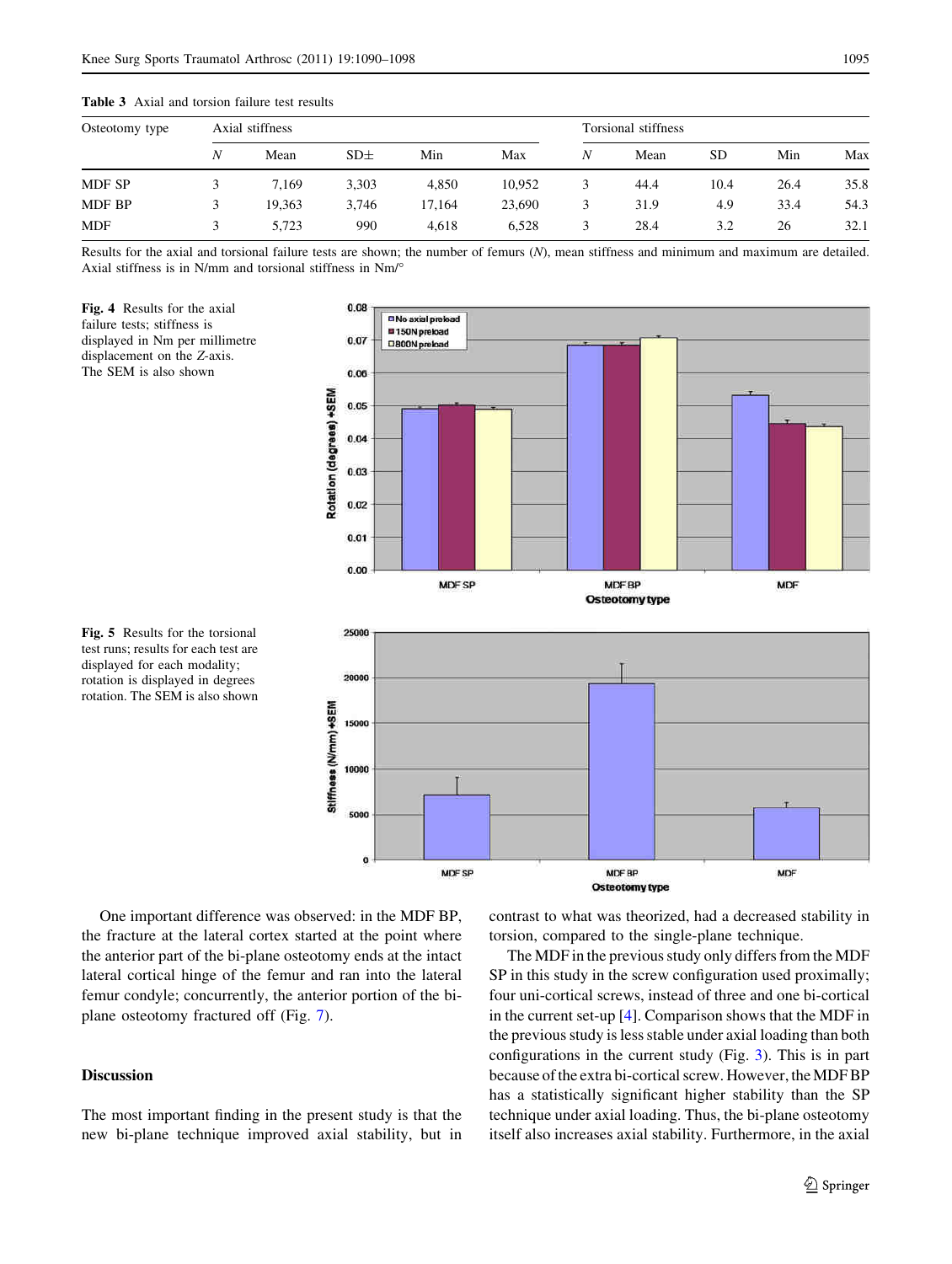





Fig. 7 View of SP  $(left)$  and BP  $(right)$  techniques, outlined in black is the shape of the distal part of the OT. Grey arrow (top right): the ascending saw cut endpoint on the lateral cortex. Black arrows (top left and right): the size of the intact lateral cortical hinge. Clearly visible (bottom left and right) is the difference in fracture pattern of the lateral cortex in the torsion failure test. Black arrow (bottom right): the lateral cortex fracture at the endpoint of the ascending saw cut

failure tests, MDF BP has a much higher calculated stiffness than MDF SP and MDF (Fig.  $5$ ). A possible explanation is that the energy is distributed and absorbed across a larger area in the bi-plane technique.

In contrast to the axial stiffness and stability, and instead of what was theorized, the bi-plane technique showed decreased stability in the torsion tests (Fig. 4). Possible explanations for this are that on the lateral cortex in the AP direction, forces are distributed across a smaller area (Fig. 7). The fracturing off of the anterior part of the osteotomy suggests that it does not contribute to stability. Furthermore, judging from the fracture pattern in the torsional failure tests, the point where the standard oblique and new anterior saw cut join on the lateral side of the femur is not very stable. In the MDF SP, there is no disruption of the lateral cortex because of the second saw cut, and the two flat ends of the osteotomy lie rigidly against each other, and the entire AP diameter of the lateral cortex contributes to stability (Fig. 7). The MDF and MDF SP perform similarly in the torsion tests; it therefore appears that the bi-cortical screw does not improve stability in torsion. MDF SP does have a higher calculated stiffness in the torsion to failure test; however, this might be because it has no weak hinge point and has the extra bi-cortical screw proximally. Interestingly, in contrast to its torsional stability, MDF BP has a higher calculated stiffness than MDF. The bi-cortical screw therefore appears to influence stiffness but not stability in torsion.

In biomechanical tests of high tibial osteotomies (HTO) using replicate tibia sawbones, Agneskirchner et al. found significantly improved stability using the TomoFix HTO plate  $[1]$ . Based on these results and clinical observations of patients starting full weight bearing earlier than prescribed in the rehabilitation protocol, clinical studies were performed comparing an early full weight bearing protocol to a standard weight bearing protocol after HTO [3]. Subsequently, early full weight bearing has been introduced as standard protocol after HTO [3, 20, 21]. For SCO in clinical studies reporting on the single-plane technique with the angle stable TomoFix MDF implant used in this study, no bone-healing problems have been reported with a standard rehabilitation protocol consisting of 6–8 weeks of partial weight bearing  $[6, 7, 10]$ . No bone-healing problems have been observed in the first cohort of 30 patients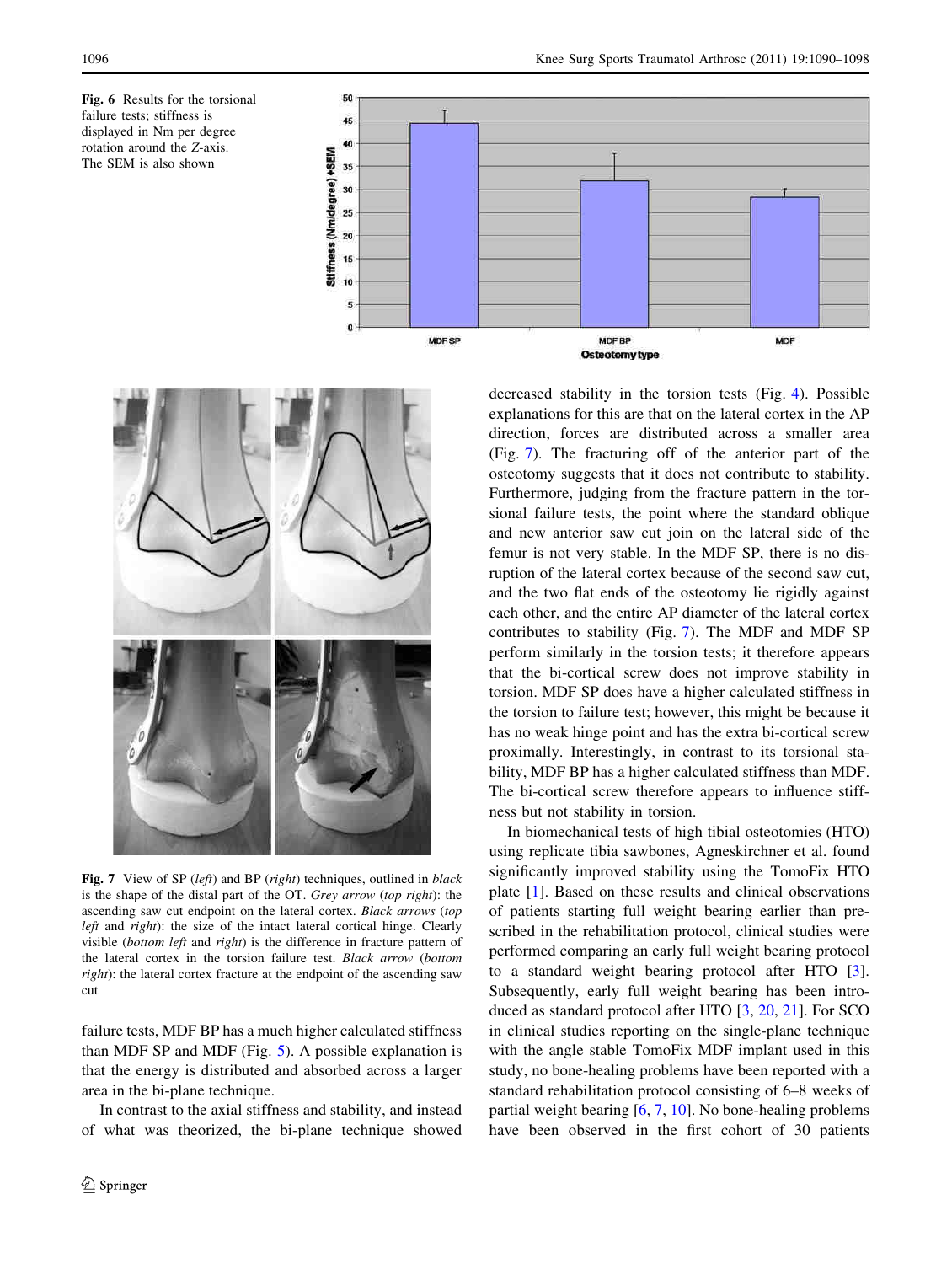operated on with the bi-plane technique either [8]. After introduction of the bi-plane technique, a faster recovery of knee function was observed when compared with the single-plane patient groups, and patients themselves increased the amount of weight bearing within the first 6 weeks after the osteotomy, although full weight bearing was allowed after 6–8 weeks only if clear signs of bone healing were visible. Repeatedly, instead of what was advised, patients were bearing full weight without crutches at the time of their first follow-up. In these patients, no corrections loss and no impaired bone healing had been found  $[8]$ .

The findings regarding torsional stability in the current study are to some extent in contrast with the observation that patients experience their osteotomy as stable. The amount of motion observed in the torsion test may be the cause for concern; however, no damage to the construct was observed during the various torsion tests and in the failure tests, stiffness appeared to be less affected negatively by the bi-plane osteotomy. It might be that stability in torsion is less important than axial stability, with the decreased torsion stability still being in the range of what is required for the construct to be stable. However, no fatigue tests were performed, so no conclusions on longer-term effects of repeated torsion loading on the osteotomy can be drawn. Therefore, post-operatively, physical activities, which produce high torsional loads on the femur, such as leg movements in breaststroke swimming, are probably best avoided until bone healing has been observed.

Specific limitation of torsional motion has not been described after osteotomies around the knee. Knee braces have been used to limit rotation in knees with ligamentous laxities, i.e., preventing torsion of the tibia relative to the femur  $[17, 23]$ . The use of braces for additional stability after SCO has been documented by various authors; Healy et al. used a brace if the fixation of the osteotomy was questionable; both Wang et al. and Miniaci et al. also used braces  $[9, 18, 22]$ . All three authors in their series of patients used an angled blade plate for fixation and a limited weight bearing protocol initially, varying from nonweight bearing to toe touch for 6 weeks, full weight bearing being allowed after 12 weeks or if clear signs of consolidation were present on follow-up radiographs. Based on the results of the present study, a clinical study has been started at our institution using early full weight bearing and a hinged brace until full bone healing in patients after bi-plane SCO fixated with the angle stable implant used in this study  $[12]$ .

Important limitations of the study are, as in the previous study, the limited amount of femurs available for the failure tests; exact conclusions on stiffness might not be possible. Also, because of the size of the data collected by the 3D measuring system, no fatigue tests could be performed. Furthermore, no test-retest reliability measurements were

performed. Ideally, the MDF data should have come from the same series of tests, not the previous study. Because of this, no statistical comparison to the current data was performed.

# Conclusion

In the current test configuration, the new bi-plane technique improved axial stability, but in contrast to what was theorized, decreased torsional stability, compared to the single-plane technique. The addition of a bi-cortical screw proximally improved stability under axial loading, but not torsion. Further clinical testing will have to prove if early full weight bearing using the new bi-plane technique is possible.

## **References**

- 1. Agneskirchner JD, Freiling D, Hurschler C, Lobenhoffer P (2006) Primary stability of four different implants for opening wedge high tibial osteotomy. Knee Surg Sports Traumatol Arthrosc 13:291-300
- 2. Brinkman JM, Lobenhoffer P, Agneskirchner JD, Staubli AE, Wymenga AB, van Heerwaarden RJ (2008) Osteotomies around the knee: patient selection, stability of fixation and bone healing in high tibial osteotomies. J Bone Joint Surg Br 90:1548-1557
- 3. Brinkman JM, Luites JW, Wymenga AB, van Heerwaarden RJ (2010) Early full weight bearing is safe in open-wedge high tibial osteotomy—RSA analysis of postoperative stability compared to delayed weight bearing. Acta Orthop 81:193-198
- 4. Brinkman JM, Hurschler C, Agneskirchner JD, Freiling D, van Heerwaarden RJ (2010) Axial and torsional stability of supracondylar femur osteotomies: biomechanical comparison of the stability of five different plate and osteotomy configurations. Knee Surg Sports Traumatol Arthrosc. doi:10.1007/s00167-010-1281-3
- 5. Franco V, Cipolla M, Gerullo G, Gianni E, Puddu G (2004) Open wedge osteotomy of the distal femur in the valgus knee. Orthopade 33:185-192
- 6. Freiling D, Van Heerwaarden RJ, Lobenhoffer P (2007) Femurosteotomien: Wann muss ich an das Femur? Orthopädische Praxis 43:136-142
- 7. Freiling D, Lobenhoffer P, Staubli A, van Heerwaarden RJ (2008) Die varisierende schließende Femurosteomie zur Behandlung der Valgusarthrose am Kniegelenk. Arthroskopie 21:6-14
- 8. Freiling D, van Heerwaarden R, Staubli A, Lobenhoffer P (2010) Die varisierende closed-wedge Osteotomie am distalen Femur zur Behandlung der unikompartimentalen lateralen Arthrose am Kniegelenk. Medial closed-wedge osteotomy of the distal femur for the treatment of unicompartmental lateral osteoarthritis of the knee. Oper Orthop Traumatol 22:317-334
- 9. Healy WL, Anglen JO, Wasilewski SA, Krackow KA (1988) Distal femoral varus osteotomy. J Bone Joint Surg Am 70:102-109
- 10. van Heerwaarden RJ, Wymenga AE, Freiling D, Lobenhoffer P (2007) Distal medial closed wedge varus femur osteotomy stabilized with Tomofix plate fixator. Oper Tech Orthop 17:12-21
- 11. van Heerwaarden RJ (2008) Supracondylar varization osteotomy of the femur with plate fixation. In: Lobenhoffer P, van